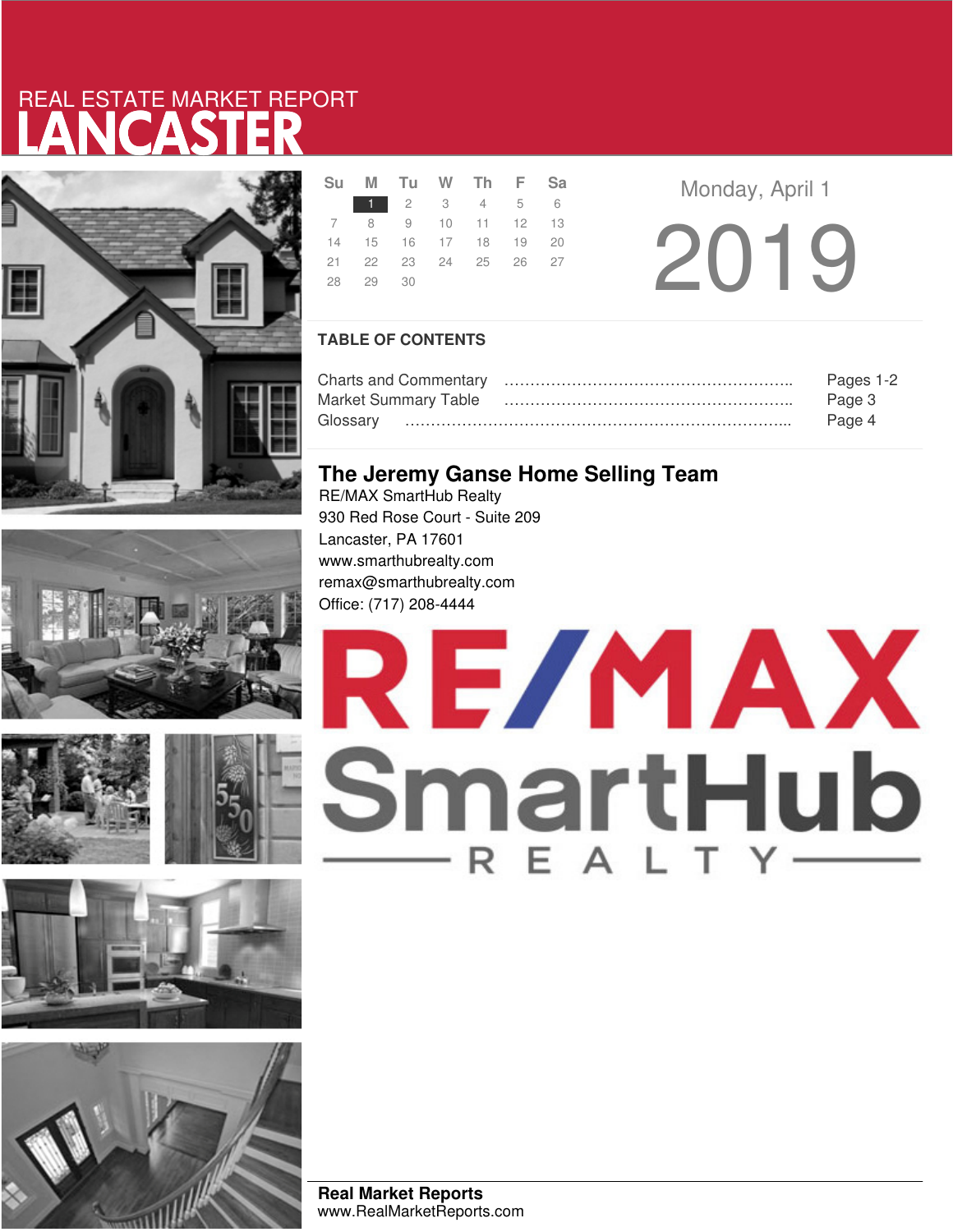

Monday, April 1, 2019

## The Jeremy Ganse Home Selling Team

remax@smarthubrealty.com RE/MAX SmartHub Realty Office: (717) 208-4444

at the real estate market. Currently there are 775 sales pending in the market overall, leaving 1061 listings still for sale. The resulting pending ratio is 42.2% (775 divided by 1,836). So you might be asking yourself, that's great... but what exactly does it mean? I'm glad you asked! *Let's take a look*

The pending ratio indicates the supply & demand of the market. Specifically, a high ratio means that listings are in demand and quickly going to contract. Alternatively, a low ratio means there are not enough qualified buyers for the existing supply.

**"Current inventory is described as active."**

Taking a closer look, we notice that the \$150K - \$200K price range has a relatively large number of contracts pending sale.

We also notice that the \$300K - \$350K price range has a relatively large inventory of properties for sale at 156 listings. The average list price (or asking price) for all properties in this market is \$353,495.





A total of 2579 contracts have closed in the last 6 months with an average sold price of \$222,503. Breaking it down, we notice that the \$150K - \$200K price range contains the highest number of sold listings.

Alternatively, a total of 1178 listings have failed to sell in that same period of time. Listings may fail to sell for many reasons such as being priced too high, having been inadequately marketed, the property was in poor condition, or perhaps the owner had second thoughts about selling at this particular time. The \$200K - \$250K price range has the highest number of off-market listings at 204 properties.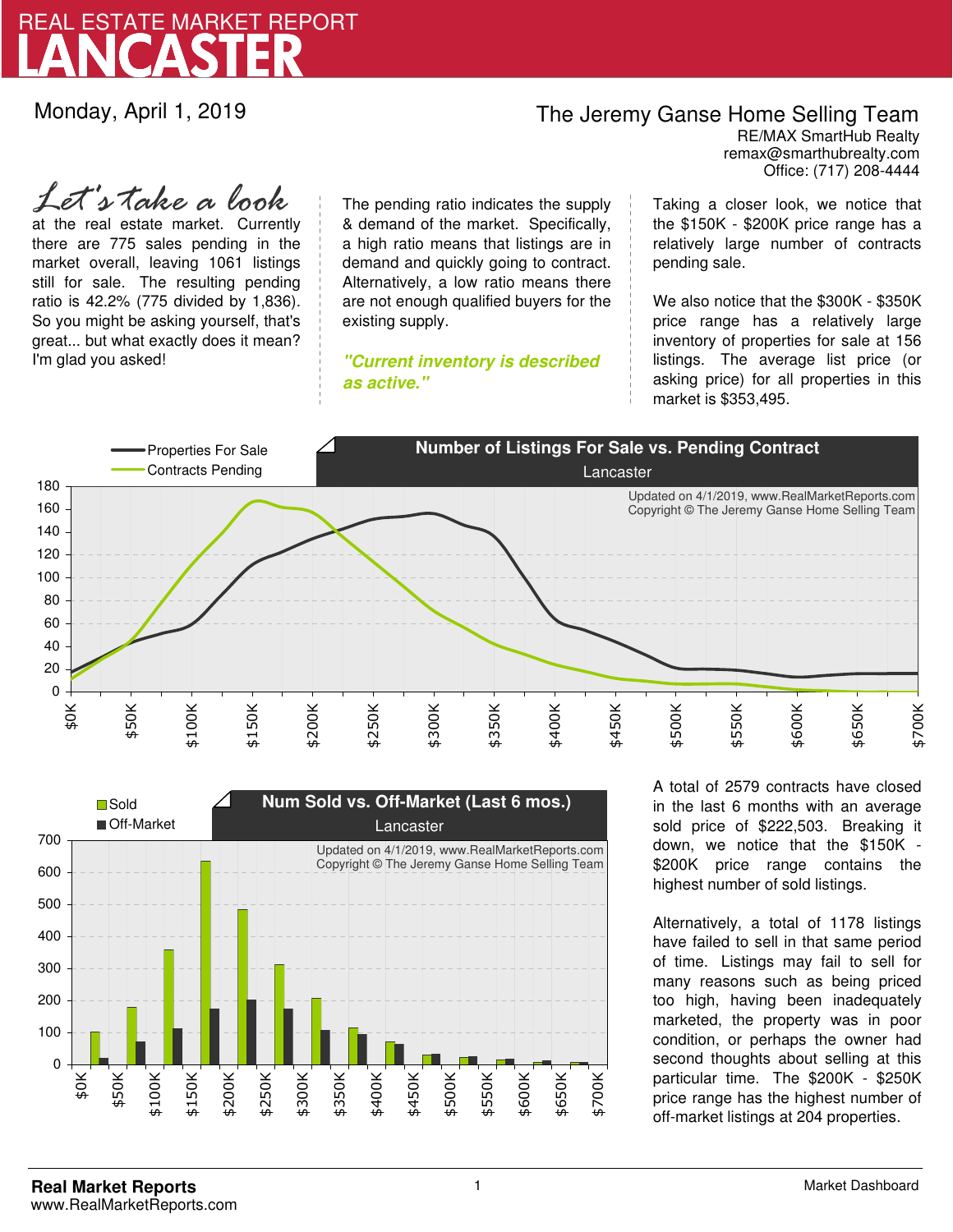## LANCASTER REAL ESTATE MARKET REPORT

Monday, April 1, 2019

### The Jeremy Ganse Home Selling Team

remax@smarthubrealty.com RE/MAX SmartHub Realty Office: (717) 208-4444

Looking at the chart to the right, you might be wondering why average days on market (DOM) is important. This is a useful measurement because it can help us to determine whether we are in a buyer's market (indicated by high DOM), or a seller's market (indicated by low DOM). Active listings (properties for sale) have been on the market for an average of 143 days.

Analysis of sold properties for the last six months reveals an average sold price of \$222,503 and 49 days on market. Notice that properties in the \$100K - \$150K price range have sold quickest over the last six months.

The recent history of sales can be seen in the two charts below. The average sold price for the last 30 days was \$236,083 with an average DOM of 48 days.

Since the recent DOM is less than the average DOM for the last 6 months, it is a positive indicator for demand. It is always important to realize that real estate markets can fluctuate due to many factors, including shifting interest rates, the economy, or seasonal changes.



### **"The average list-to-sales ratio for this area is 97.8%."**

Ratios are simple ways to express the difference between two values such as list price and sold price. In our case, we typically use the list-to-sale ratio to determine the percentage of the final list price that the buyer ultimately paid. It is a very common method to help buyers decide how much to offer on a property.

Analysis of the absorption rate indicates an inventory of 2.5 months based on the last 6 months of sales. This estimate is often used to determine how long it would take to sell off the current inventory of properties if all conditions remained the same. It is significant to mention that this estimate does not take into consideration any additional properties that will come onto the market in the future.



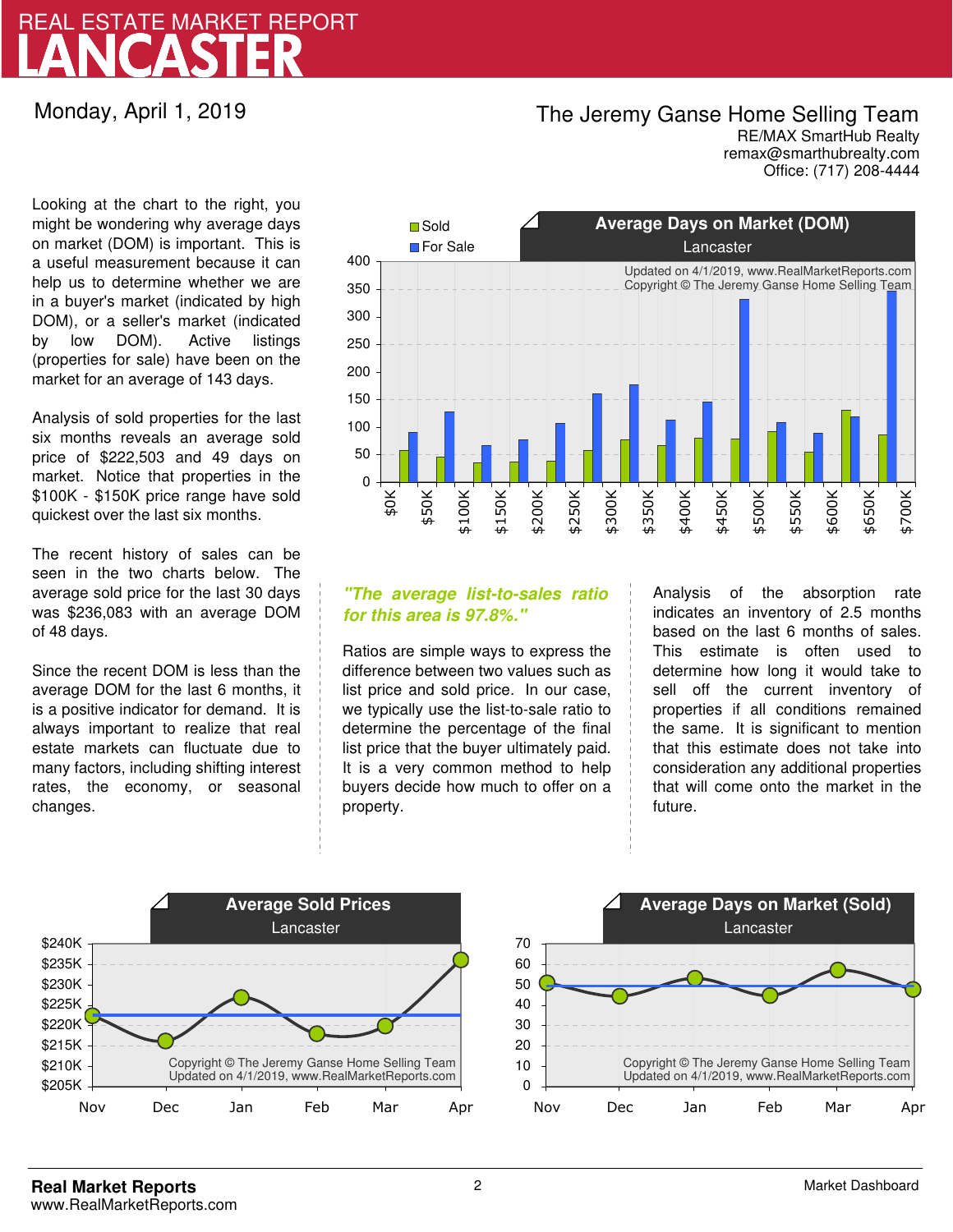## LANCASTER REAL ESTATE MARKET REPORT

Monday, April 1, 2019

### The Jeremy Ganse Home Selling Team

remax@smarthubrealty.com RE/MAX SmartHub Realty Office: (717) 208-4444

|                                    |                            | <b>Contracts Pending [2]</b> |                         |                          |                     | Off-Market in the Last 6 Months [3] |                            |                               |                   |                               | <b>Absorption Rate</b>   |           |                          |                       |      |       |     |
|------------------------------------|----------------------------|------------------------------|-------------------------|--------------------------|---------------------|-------------------------------------|----------------------------|-------------------------------|-------------------|-------------------------------|--------------------------|-----------|--------------------------|-----------------------|------|-------|-----|
|                                    |                            |                              | For Sale <sup>[1]</sup> |                          |                     |                                     |                            | Sold in the Last 6 Months [4] |                   |                               |                          |           |                          |                       |      |       |     |
| Min.                               | <b>Price Range</b><br>Max. | Total<br><b>Num</b>          | Avg<br><b>DOM</b>       | Avg<br><b>List Price</b> | Total<br><b>Num</b> | Pending<br>Ratio                    | <b>Total</b><br><b>Num</b> | Total<br><b>Num</b>           | Avg<br><b>DOM</b> | Avg Orig<br><b>List Price</b> | Avg<br><b>List Price</b> |           | Avg<br><b>Sold Price</b> |                       | Mos. |       |     |
| \$0                                | \$49,999                   | 17                           | 90                      | \$33,531                 | 11                  | 39.3%                               | 21                         | 104                           | 58                | \$52,951                      | \$50,701                 | \$32,393  |                          | <b>Sales</b><br>63.9% | 1.0  |       |     |
| \$50,000                           | \$99,999                   | 43                           | 128                     | \$74,415                 | 45                  | 51.1%                               | 73                         | 180                           | 47                | \$88,043                      | \$78,530                 | \$73,942  |                          | 94.2%                 | 1.4  |       |     |
| \$100,000                          | \$149,999                  | 59                           | 67                      | \$133,897                | 111                 | 65.3%                               | 113                        | 358                           | 35                | \$136,088                     | \$133,282                | \$129,481 |                          | 97.1%                 | 1.0  |       |     |
| \$150,000                          | \$199,999                  | 111                          | 78                      | \$180,877                | 166                 | 59.9%                               | 174                        | 635                           | 37                | \$179,992                     | \$177,529                | \$174,955 |                          | 98.6%                 | 1.0  |       |     |
| \$200,000                          | \$249,999                  | 134                          | 107                     | \$225,194                | 157                 | 54.0%                               | 204                        | 485                           | 38                | \$229,721                     | \$227,217                | \$223,711 |                          |                       |      | 98.5% | 1.7 |
| \$250,000                          | \$299,999                  | 151                          | 161                     | \$277,796                | 114                 | 43.0%                               | 175                        | 314                           | 59                | \$280,426                     | \$276,936                | \$272,817 |                          | 98.5%                 | 2.9  |       |     |
| \$300,000                          | \$349,999                  | 156                          | 178                     | \$325,731                | 71                  | 31.3%                               | 109                        | 209                           | 77                | \$329,626                     | \$325,474                | \$322,125 |                          | 99.0%                 | 4.5  |       |     |
| \$350,000                          | \$399,999                  | 136                          | 114                     | \$378,172                | 42                  | 23.6%                               | 96                         | 116                           | 68                | \$385,001                     | \$377,634                | \$372,030 |                          | 98.5%                 | 7.0  |       |     |
| \$400,000                          | \$449,999                  | 64                           | 146                     | \$427,647                | 24                  | 27.3%                               | 65                         | 72                            | 80                | \$437,882                     | \$430,671                | \$422,859 |                          | 98.2%                 | 5.3  |       |     |
| \$450,000                          | \$499,999                  | 44                           | 333                     | \$478,244                | 12                  | 21.4%                               | 34                         | 30                            | 79                | \$500,562                     | \$484,399                | \$476,372 |                          | 98.3%                 | 8.8  |       |     |
| \$500,000                          | \$549,999                  | 21                           | 108                     | \$531,797                | $\overline{7}$      | 25.0%                               | 26                         | 23                            | 93                | \$529,404                     | \$523,251                | \$516,651 |                          | 98.7%                 | 5.5  |       |     |
| \$550,000                          | \$599,999                  | 19                           | 90                      | \$576,278                | $\overline{7}$      | 26.9%                               | 19                         | 16                            | 55                | \$594,065                     | \$585,446                | \$574,778 |                          | 98.2%                 | 7.1  |       |     |
| \$600,000                          | \$649,999                  | 13                           | 119                     | \$628,623                | $\overline{c}$      | 13.3%                               | 12                         | 8                             | 131               | \$636,026                     | \$626,026                | \$625,091 |                          | 99.9%                 | 9.8  |       |     |
| \$650,000                          | \$699,999                  | 16                           | 348                     | \$685,403                | 0                   | 0.0%                                | $\overline{7}$             | 9                             | 86                | \$689,069                     | \$679,514                | \$660,025 |                          | 97.1%                 | 10.7 |       |     |
| \$700,000                          | $\ddot{}$                  | $77\,$                       | 194                     | \$1,029,549              | 6                   | 7.2%                                | 50                         | 20                            | 143               | \$1,019,888                   | \$990,838                | \$915,274 |                          | 92.4%                 | 23.1 |       |     |
| <b>Market Summary &gt;&gt;&gt;</b> |                            | 1,061                        | 143                     | \$353,495                | 775                 | 42.2%                               | 1,178                      | 2,579                         | 49                | \$231,603                     | \$227,501                | \$222,503 |                          | 97.8%                 | 2.5  |       |     |

Status = [1] ACT; [2] PND; [3] WTH, EXP, CNL; [4] CLS

CountyOrParish = Lancaster

PropertyType = Residential

1

Date Range = 10/01/2018 to 04/01/2019 Data believed to be accurate but not guaranteed.